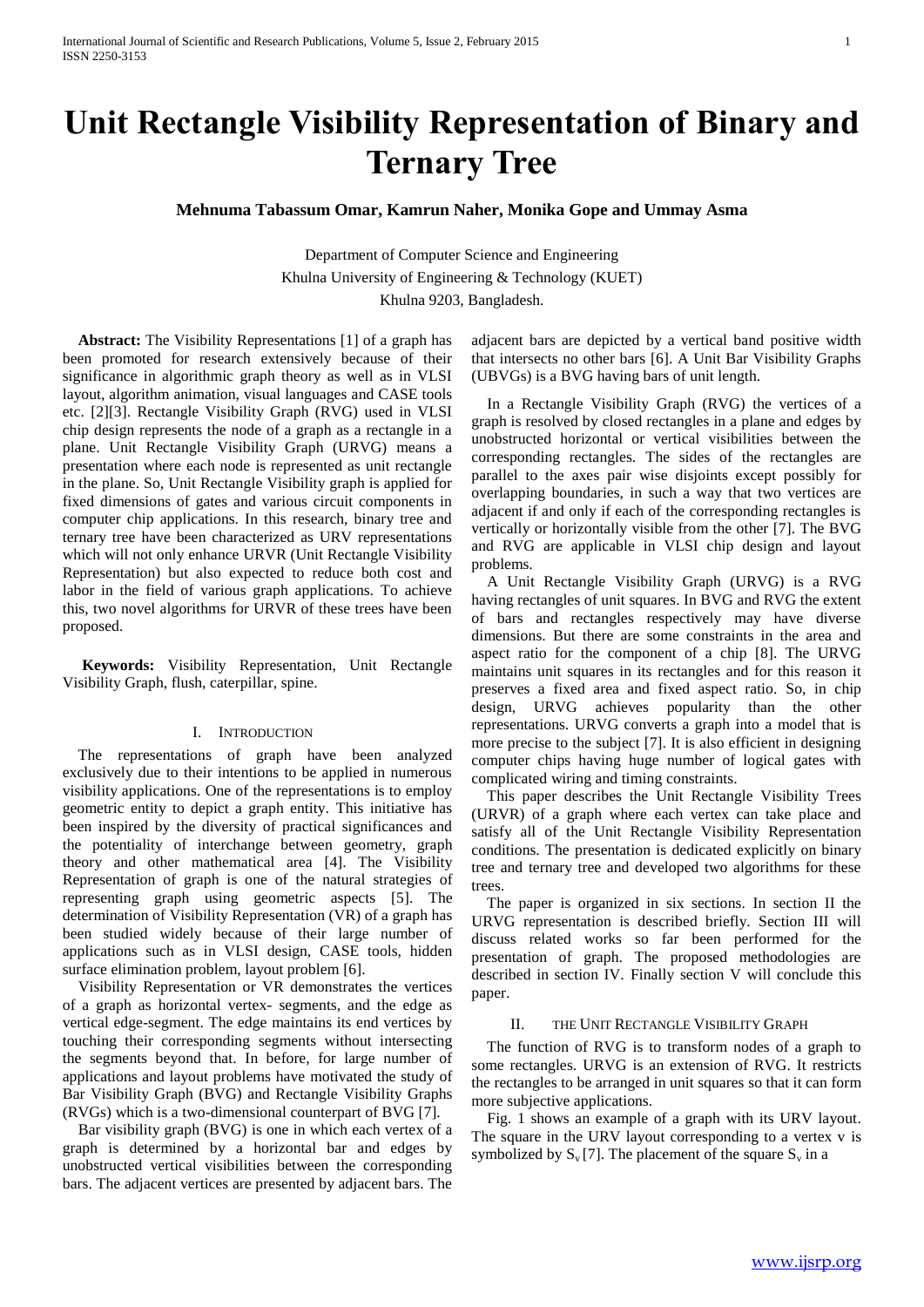

Figure 1: A graph with a URV layout

URV layout is performed by the bottom-left corner coordinates  $(x_v, y_v)$  of the URV layout. In this layout,  $X_v$  is a line segment given by the intersection of the line  $x = x_v$  with the square  $S_v$ , and  $Y_v$  is a line segment given by the intersection of the line  $y = y_v$  with the square  $S_v$ . The  $S_v$  and  $S_w$  will be entitled as a flush if the co-ordinate  $x_v$  is equal to the co-ordinate  $x_w$  or the co-ordinate  $y_v$  is equal to the coordinate yw. But flush does not prohibit the other squares in the layout to hamper the visibility between  $S_v$  and  $S_w$ . A flush will be defined as a horizontal flush if the coordinates  $X_{S_v}$  and  $X_{\text{Sw}}$  are equal. A vertical flush is a flush where the coordinates  $Y_{Sv}$  and  $Y_{Sw}$  are equal. In the given layout depict in Fig. 1, the squares  $S_2$  and  $S_3$  are collinear but not flush while the squares  $S_1$  and  $S_2$  and the squares  $S_1$ ,  $S_5$ , and  $S_6$  are flushes.

## RELATED WORKS

 The VR representation of a graph is a geometrical presentation in the arena of graph which is very popular of being relevant in the implementation of VLSI layout [9]. The significance of VR is so fascinating that it keeps recognition of several researchers [9] [10]. This section will refer to some of the variants of VR viewing different significant applications.

 In [11] they claimed a VR as an augmentation of tessellation representation. According to this consequence the general dilemma with most implementations of the various tessellation representations are robustness as it identifies the surfaces as edges. If topology information is overlooked during the tessellation method, nearby surfaces may have contrary borders and thus do not stick together easily. In [1] to present vertices of a graph, a group of parallel hyperrectangles in  $R<sup>n</sup>$  is provided with the visibility orthogonal to the hyper-rectangles. The non-planner bar k-visibility representation of graph is demonstrated in [12]. [17] Illustrated the area specification of bar visibility representation and rectangle visibility of trees in a plane. The survey of Rectangle Visibility Graphs (RVGs) is very potential in graph-visualization and graph-drawing domains [13]. An extension of RVG is demonstrated in [8] where the RVG presents each vertex of a graph by the rectangles having length of unit squares. The BVG and RVG are failed to meet the requirement of fixed area and fixed size aspect ratio of a computer chip because of their dimension diversity. For this concern [8] deliberated Unit Bar Visibility Graphs (UBVGs) having bars of identical length. A variant of this scheme that utilizes 3-space boxes was considered in [14], [15]. The RVG representation can also be used in tree applications. In [16] the prerequisite of a k-tree to be RVG are narrated. If the range for k is  $1 \leq k \leq 4$  then the tree became a RVG. In [18] a definition for 1-tree to be a URVG is presented. The paper

also summarized that a 4-tree is not a URVG. [19] Emphasizes the ternary URVG presentation. They disclosed

**Input :** Binary tree

**Output :** URVR presentation of binary tree

#### **Algorithm :**

URV\_binary\_tree( ){

//enter node info

- 1. Set position for root at  $x_i, y_i$ .
- 2. Find root of current node

//check node , left or right child of root

3. if(node==left child)

//check level, odd or even

if(level==odd)

set position at min\_x-2, $y_i$ -2/3

if(level==even)

set position at  $x_i-2/3$ , min\_y-2

find max-min position

4. if(node==right child)

//check level, odd or even

if(level==odd)

set position at max $x+2$ ,  $y+2/3$ 

if(level==even)

set position at  $x_i+2/3$ , max\_y+2

find max-min position

5. increase node value by one

6. Repeat step 2-5 until node remain

7. Draw rectangle using position of nodes

8. Draw node number with rectangles.

}

Figure 2: Algorithm for URVG representation of a binary tree

a little about the binary presentation.

 The paper showed that if the decomposition of ternary tree has maximum 4 degree and a union of three caterpillars with additional properties then the presentation is a URVG. A tree where the degree of all vertices on a single path is greater than 1 is named as a caterpillar. If the length of the path is maximal then it is defined as a spine of the caterpillar. But this presentation is not sufficient. In this paper two unique algorithms have been suggested for binary and ternary tree which will enrich the URVR presentation.

## PROPOSED METHODOLOGY

 A tree is an undirected graph in which any two vertices are connected by exactly one simple path. In other words, any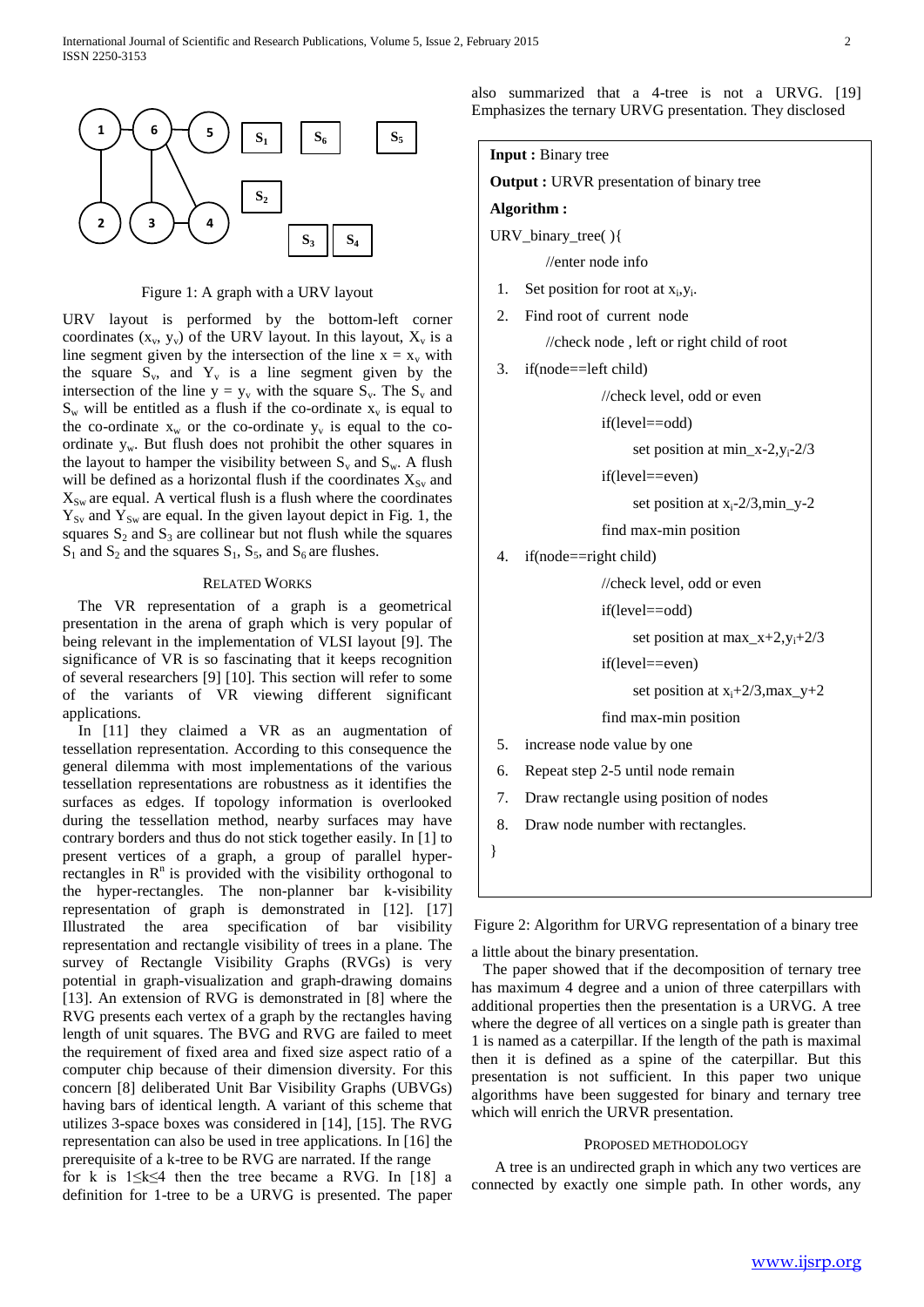connected graph without cycles is a tree. A forest is a disjoint union of trees.

 A binary tree is a tree data structure in which, each node has at most two child nodes, usually distinguished as "left"



Figure 3: Input and output of URVR binary presentation

and "right". A tree data structure which has at most three child nodes is called a ternary tree. A node is a structure which may contain a value, a condition, or represent a separate data structure (which could be a tree of its own). Each node in a tree has zero or more child nodes, which are below it in the tree (by convention, trees are drawn growing downwards). A node that has a child is called the child's parent node. A node has at most one parent. An internal node or inner node is any node of a tree that has child nodes. Similarly, an external node (also known as an outer node, leaf node, or terminal node), is any node that does not have child nodes. The level of a node is defined by the number of connections in the shortest path between node and the root [20].

 In this paper two algorithms for URVR of trees have been proposed. The first algorithm works for binary trees and the later one will work for ternary trees. For presenting a tree on URVR, some co-ordinate positions will be required. The root of the tree will be traced by the co-ordinate position  $(x_i, y_i)$ . Some other positions like  $x_m$ ,  $x_M$ ,  $y_m$ ,  $y_M$  will be maintained for minimum x coordinate, maximum x coordinate, minimum y coordinate and maximum y coordinate respectively. The levels of the tree like level0, level1, level2 will be declared by L0, L1and L2.

## *A. URV Representation of Binary Tree*

 This section will convert a binary tree to a URVR. This binary tree may be balanced or unbalanced. The proposed algorithm will work for both the balanced and unbalanced tree. First the root will be placed. Then the left child and the right child will be placed accordingly. The algorithm is illustrated in Fig. 2.

 The following steps will execute the proposed approach for converting a binary tree to a URVR.



**Output :** URVR presentation of ternary tree

## **Algorithm :**

- URV\_ternary\_tree( ){
	- 1. draw root [0] at initial co-ordinate  $(x,y)$
	- 2. define some points as  $D1 = (X_M + 3, Y_i + 1/4)$  $D2 = (X_m - 3, Y_i - 1/4)$  $D3 = (X_i+1/4, Y_M+3)$  $D4 = (X_i - 1/4, Y_m - 3)$

And some pattern as P1 = D3, D4, D1  $P2 = D3, D4, D2$  $P3 = D1, D2, D3$  $P4 = D1, D2, D4$ 

- 3. draw level-1 nodes 1,2,3 at points D1, D2, D3 considering root=[0] means i=0;
- 4. increment level means L=2 and set i=1 and draw child of i to looking at its root point If it is D1 then draw pattern P1 Else if it is D2 then draw pattern P2 Else if it is D3 then draw pattern P3 Else if it is D4 then draw pattern P4 5. increment i and repeat step 4 two more times as each node have 3 child 6. increment level and go to step 4 for drawing next level's child node
- 7. repeat step 6 until it reaches the last level

}

Figure 4: Algorithm for URVG representation of a ternary tree

*a) Placing Root :* For depicting a URVR from binary tree, at first the root is placed. Each node is presented by a rectangle which is unit in size. For placing a unit edge the length is maintained eqaul and the distance is maintained as one unit. The bottom left corner of a rectangle is searched. Then the rectangle is placed the at any arbitrary position,  $x_i$ , yi .

*b) Placing Left Child, odd level :* Start with left child. As root is the first node, it is on L0. So its child remains at L1. Then the child of L1is placed at L2 which is an even level. So, as child of root is at L1, that is in odd level, it is placed at position ( $x_m$ -2,  $y_i$ -2/3). The value of  $x_m$ ,  $x_M$ ,  $y_m$ ,  $y_M$  is updated every time after placing each rectangle.

*c) Placing right child, odd level :* Start with right child. It is placed at position  $(x_i-2/3, y_m-2)$ . After placing child it is necessary to check whether it overlaps with other or not.

*d) Placing left child, even level* :Starting with L2, that is, even level. So according to the even level rule, the left node of child one is placed at position  $(x_M+2,y_i+2/3)$ .

*e) Placing right child, even level :* Place right child at  $(x_i+2/3, y_M+2)$ . That is rule for even level right child.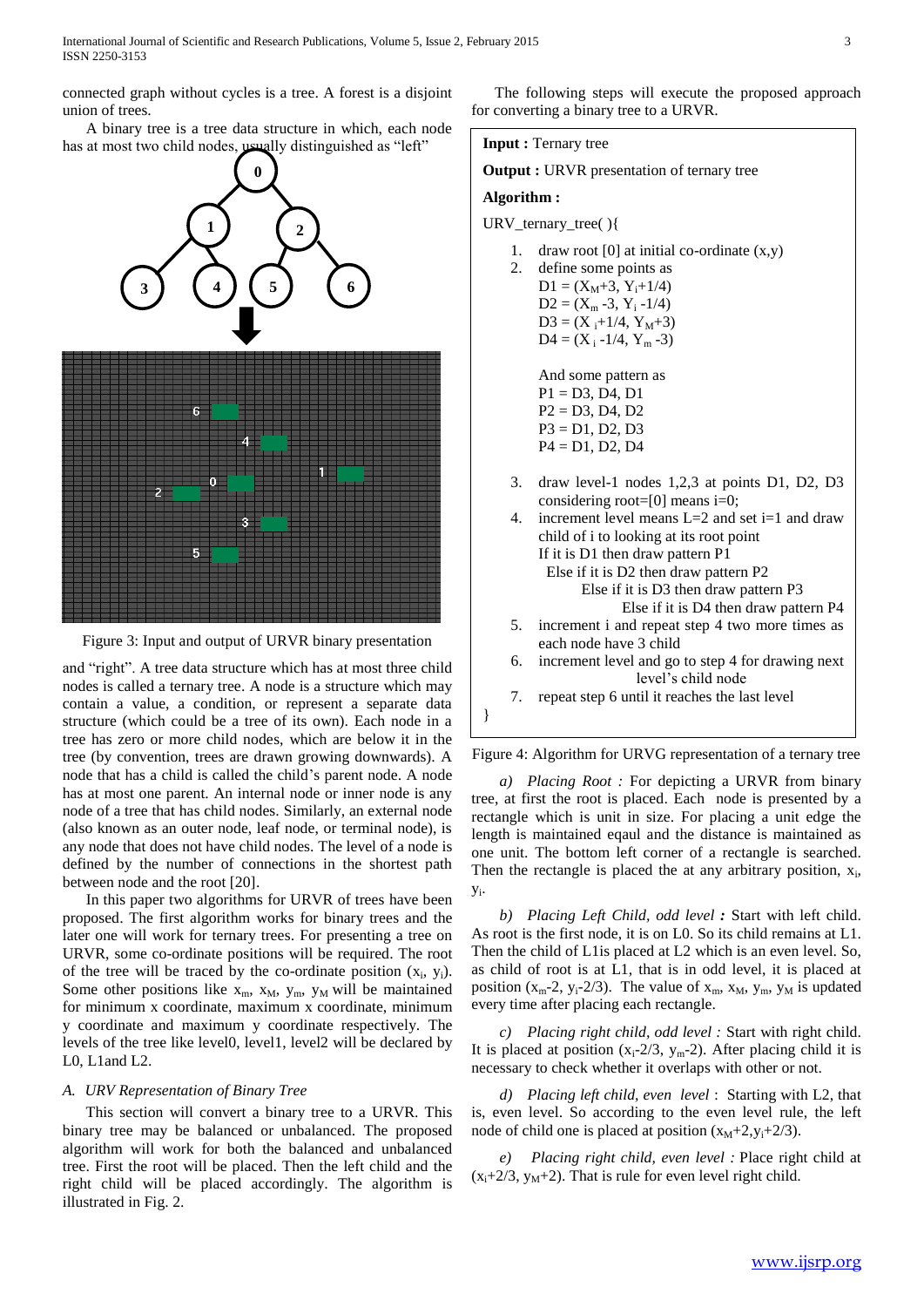Example 1: The start node is selected as root node and placed at any arbitrary location in URVG layout*.* The root node is represented at L0 and symbolized as node 0.



Figure 5: Input and output of URVR ternary presentation

From root node two child nodes are produced entitling as left child and right child. These child nodes are symbolized as node 1 and 2. Node 1 is placed at position (XM+2, Yi+2/3) and 2 is placed at position  $(X_m-2, Y_i-2/3)$ . Update the coordinate value by incrementing the value for i. From L1 another level known as even level L2 is created. Node 1 produces two child denoted by node 3 and 4 are placed into the URV layout using the even level process. The co-ordinates selected for left child is  $(X_i-2/3, Y_m-2)$  and for right child is  $(X_i+2/3, Y_M+2)$ . Node 2 produces two child node denoted by 5 and 6. The co-ordinates selected for left child or node 5 is  $(X_i-2/3, Y_m-2)$  and for right child or node 6is  $(X_i+2/3, Y_m+2)$ .

 So every level follows this condition properly and without overlapping the square is placed successfully. The above example including input and corresponding output is depicted in Fig. 3

## *B. URV Representation of Ternary Tree*

 This section will convert a terary tree to a URVR. The idea is to place the root will first and then the left child and the right child will be placed accordingly*.* The algorithm is illustrated in Fig. 4. This terary tree is restricted to be a balanced tree. The following steps will execute the proposed approach for converting a ternary tree to a URVR.

*a) Placing root :* Each node is presented by a rectangle which is unit in size. For placing a unit edge the length is maintained eqaul and the distance is maintained as one unit. The bottom left corner of a rectangle is searched. Then the rectangle is placed the at any arbitrary position,  $x_i$ ,  $y_i$ . Now define some points as  $D1 = (X_M + 3, Y_i + 1/4), D2 = (X_m - 3, Y_i -$ 1/4), D3 =  $(X_i+1/4, Y_M+3)$ , D4 =  $(X_i-1/4, Y_m-3)$  and some patterns as P1 = D3, D4, D1; P2 = D3, D4, D2; P3 = D1, D2, D3; P4 = D1, D2, D4.

*b) Placing childs at L1 :* Start with the left child. As root is the first node, it is on L0. So its child remain at L1. The child of L0 is placed at position D1, D2, D3. The first child is placed at position D1 that is at  $(X_M+3, Y_i+1/4)$ , second child at position D2 that is  $(X_m -3, Y_i -1/4)$  and finally the third child at position D3 that is at  $(X_i+1/4, Y_M+3)$ .

*c) Placing childs at L2 :* Then child of L1 is placed at L2 that is at even level. As child of root is at L1, that is in odd level, for L2 the position of the parent of L2 is used. If the parent is at D1, then the pattern P1 is used for its three child. That is D3, D4 and D1. If the parent is at position D2, then use pattern P2 that is D3, D4, and D2. If the parent is at position D3, then use pattern P3 that is D1, D2, D3. The value of  $X_m$ ,  $X_M$ ,  $Y_m$ ,  $Y_M$  is updated every time after placing each rectangle.

*d) Placing childs at L3 :* At L3 another pattern P4 that is D1, D2, D4 is used because the parent is now at L2 and it can be at position D4 that is  $X_i -1/4$ ,  $Y_m -3$ . Another patterns are also be used here.

 Thus all children at both odd and even level are placed according to the given rules. Here the steps are defined up to L3. The above example including input and corresponding output is depicted in Fig. 5.